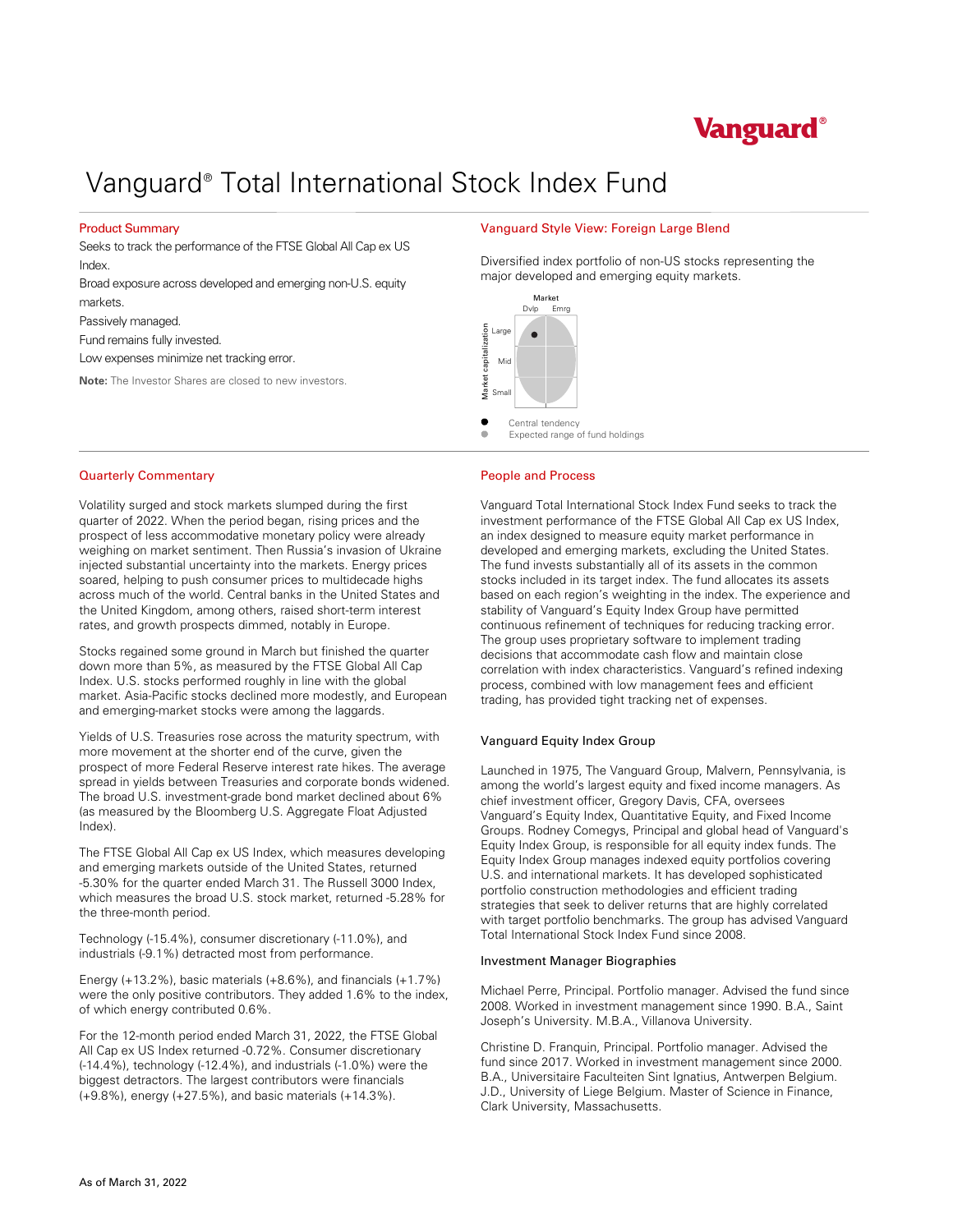#### Total Returns

|                                         | Expense<br>Ratio | Quarter  | Year<br>to Date | 1 Year   | 3 Years | 5 Years | 10 Years | Since<br>Inception |
|-----------------------------------------|------------------|----------|-----------------|----------|---------|---------|----------|--------------------|
| Total International Stock Index Fund    |                  |          |                 |          |         |         |          |                    |
| Investor Shares (4/29/1996)             | 0.17%            | $-6.13%$ | $-6.13%$        | $-1.91%$ | 7.68%   | 6.71%   | 5.73%    |                    |
| Admiral Shares (11/29/2010)             | 0.11             | $-6.08$  | $-6.08$         | $-1.85$  | 7.76    | 6.78    | 5.80     |                    |
| Institutional Shares (11/29/2010)       | 0.08             | $-6.07$  | $-6.07$         | $-1.81$  | 7.79    | 6.81    | 5.83     |                    |
| Institutional Plus Shares (11/30/2010)  | 0.07             | $-6.07$  | $-6.07$         | $-1.80$  | 7.80    | 6.82    | 5.84     |                    |
| Institutional Select Shares (6/24/2016) | 0.045            | $-6.06$  | $-6.06$         | $-1.78$  | 7.83    | 6.85    | _        | 8.91%              |
| Spliced Total International Stock Index |                  | $-5.30$  | $-5.30$         | $-0.72$  | 8.21    | 7.08    | 5.97     |                    |

**The performance data shown represent past performance, which is not a guarantee of future results. Investment returns and principal value will fluctuate, so investors' shares, when sold, may be worth more or less than their original cost. Current performance may be lower or higher than the performance data cited. For performance data current to the most recent month-end, visit our website at vanguard.com/performance. The performance of an index is not an exact representation of any particular investment, as you cannot invest directly in an index.** Figures for periods of less than one year are cumulative returns. All other figures represent average annual returns. Performance figures include the reinvestment of all dividends and any capital gains distributions. All returns are net of expenses.

Note: Spliced Total International Stock Index: Total International Composite Index through August 31, 2006; MSCI EAFE + Emerging Markets Index through December 15, 2010; MSCI ACWI ex USA IMI Index through June 2, 2013; and FTSE Global All Cap ex US Index thereafter. Benchmark returns are adjusted for withholding taxes. Admiral class shareholders are required to maintain specific minimum balances and meet other special criteria. Institutional class shareholders are required to maintain a minimum balance of \$5 million. Institutional Plus class shareholders are required to maintain a minimum balance of \$100 million.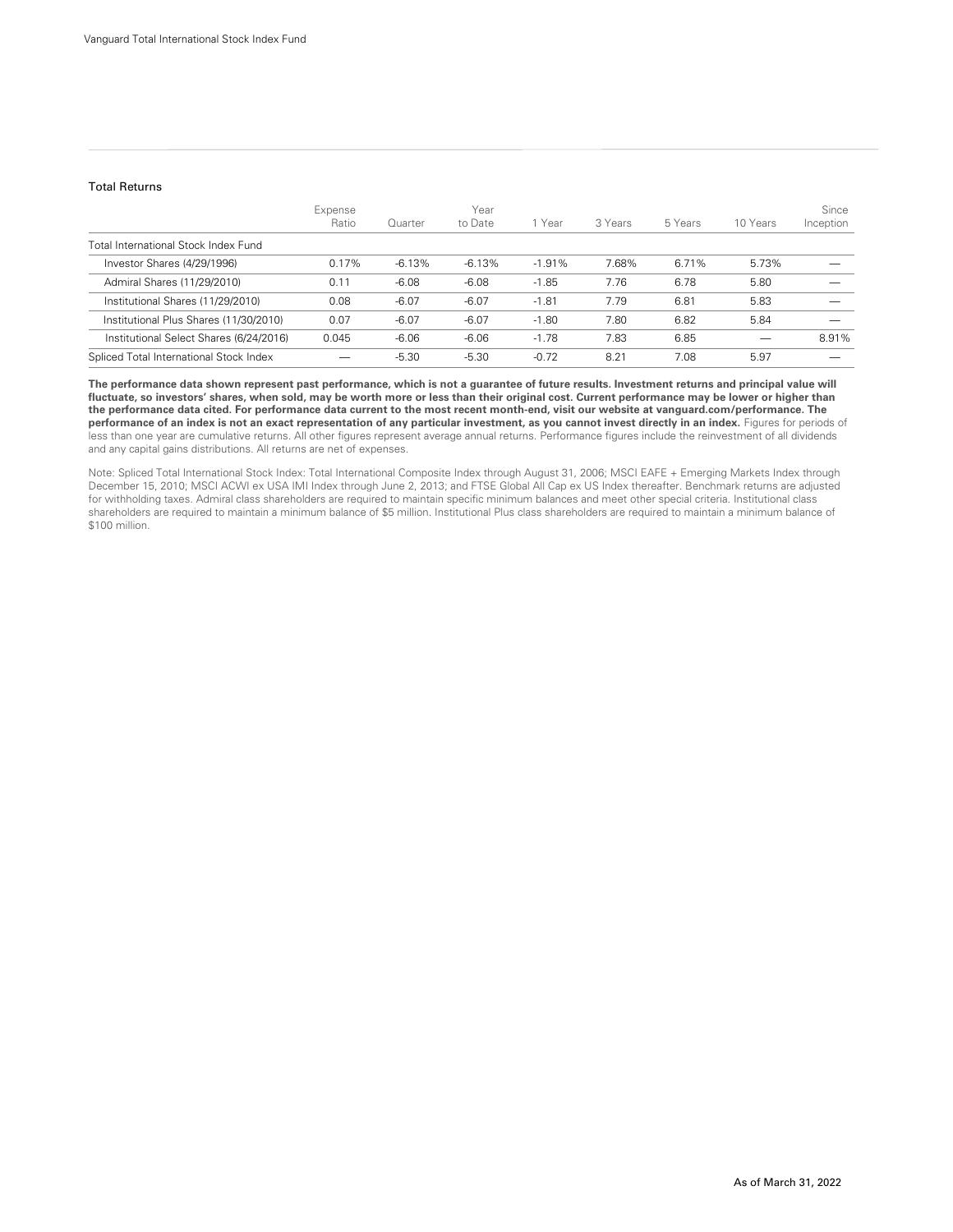## Quarterly Returns: Investor Shares

|      |             |             |             |             |                        | Year-End                                         |                      |
|------|-------------|-------------|-------------|-------------|------------------------|--------------------------------------------------|----------------------|
| Year | 1st Quarter | 2nd Quarter | 3rd Quarter | 4th Quarter | Total<br>International | Spliced<br>Total<br>International<br>Stock Index | Assets<br>(Millions) |
| 2022 | $-6.13%$    |             |             |             |                        | $\qquad \qquad -$                                | \$178,457            |
| 2021 | 3.94        | 5.53%       | $-3.01%$    | 2.09%       | 8.61%                  | 8.84%                                            | 199,307              |
| 2020 | $-24.33$    | 18.08       | 6.46        | 16.87       | 11.16                  | 11.24                                            | 180,786              |
| 2019 | 10.22       | 2.72        | $-1.58$     | 8.99        | 21.43                  | 21.80                                            | 156,433              |
| 2018 | $-0.47$     | $-3.16$     | 0.53        | $-11.70$    | $-14.44$               | $-14.61$                                         | 122,479              |
| 2017 | 8.41        | 5.83        | 5.96        | 4.80        | 27.40                  | 27.41                                            | 121,828              |
| 2016 | $-0.18$     | 0.22        | 6.62        | $-1.89$     | 4.65                   | 4.72                                             | 90,763               |
| 2015 | 4.03        | 1.29        | $-11.62$    | 2.68        | $-4.37$                | $-4.29$                                          | 74,771               |
| 2014 | 0.77        | 5.02        | $-5.56$     | $-4.18$     | $-4.24$                | $-3.39$                                          | 50,966               |
| 2013 | 2.85        | $-3.25$     | 10.28       | 4.83        | 15.04                  | 15.76                                            | 46,892               |
| 2012 | 11.94       | $-7.46$     | 6.91        | 6.66        | 18.14                  | 17.04                                            | 37,659               |
|      |             |             |             |             |                        |                                                  |                      |

## Quarterly Returns: Admiral Shares

|      |             |             |             |             |                        | Year-End                                         |                      |  |
|------|-------------|-------------|-------------|-------------|------------------------|--------------------------------------------------|----------------------|--|
| Year | 1st Quarter | 2nd Quarter | 3rd Quarter | 4th Quarter | Total<br>International | Spliced<br>Total<br>International<br>Stock Index | Assets<br>(Millions) |  |
| 2022 | $-6.08%$    |             |             |             | -                      | –                                                | \$74,685             |  |
| 2021 | 3.94        | 5.52%       | $-3.00\%$   | 2.11%       | 8.62%                  | 8.84%                                            | 79,365               |  |
| 2020 | $-24.30$    | 18.11       | 6.48        | 16.90       | 11.28                  | 11.24                                            | 73,365               |  |
| 2019 | 10.24       | 2.75        | $-1.60$     | 9.01        | 21.51                  | 21.80                                            | 79,870               |  |
| 2018 | $-0.46$     | $-3.17$     | 0.53        | $-11.68$    | $-14.43$               | $-14.61$                                         | 63,239               |  |
| 2017 | 8.47        | 5.82        | 5.95        | 4.88        | 27.55                  | 27.41                                            | 68,469               |  |
| 2016 | $-0.17$     | 0.26        | 6.65        | $-1.93$     | 4.67                   | 4.72                                             | 46,083               |  |
| 2015 | 4.09        | 1.28        | $-11.61$    | 2.74        | $-4.26$                | $-4.29$                                          | 37,357               |  |
| 2014 | 0.80        | 5.05        | $-5.55$     | $-4.19$     | $-4.17$                | $-3.39$                                          | 30,693               |  |
| 2013 | 2.90        | $-3.24$     | 10.27       | 4.87        | 15.14                  | 15.76                                            | 22,472               |  |
| 2012 | 12.00       | $-7.48$     | 6.93        | 6.69        | 18.21                  | 17.04                                            | 16,419               |  |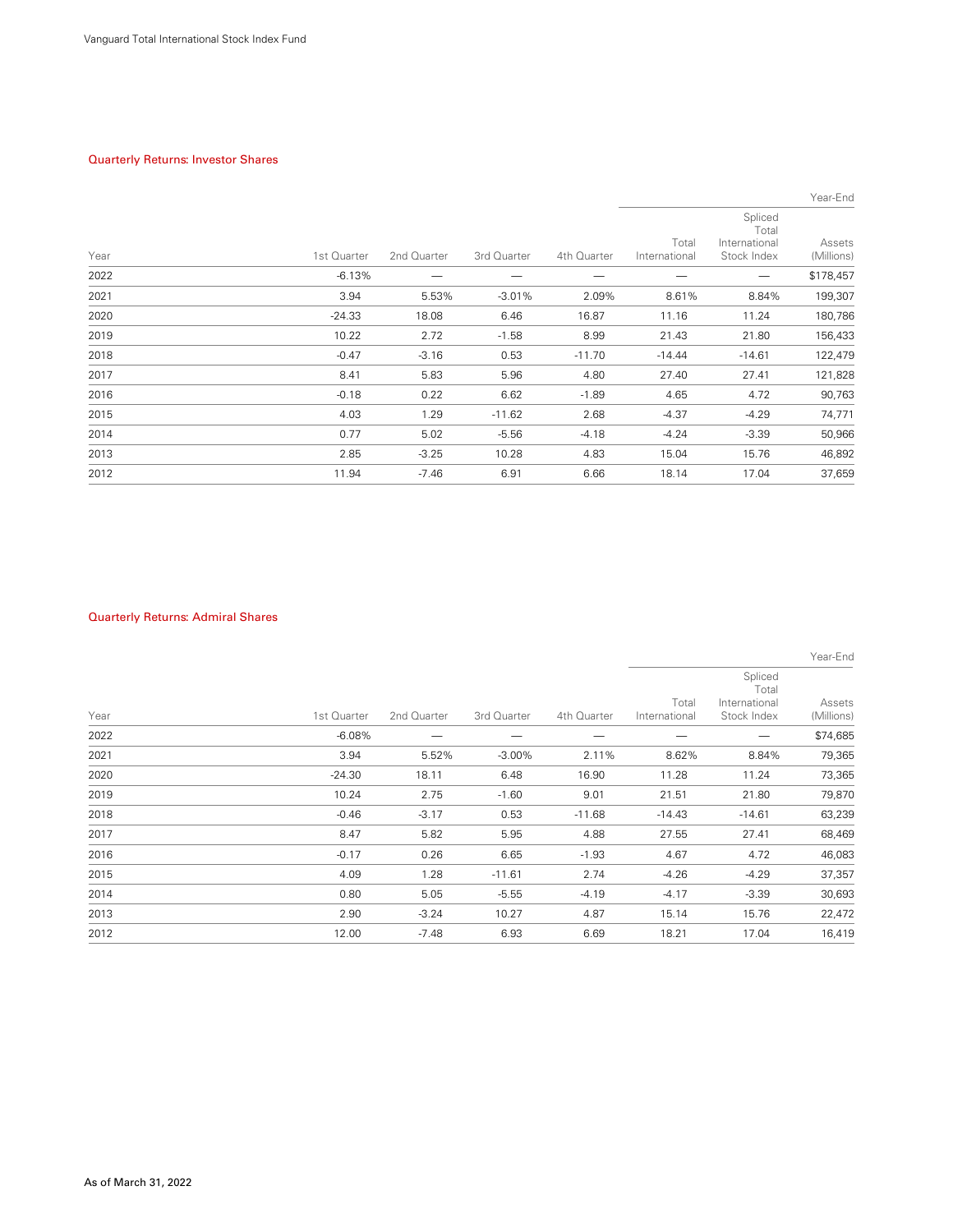## Quarterly Returns: Institutional Shares

|             |             |             |             |                        | Year-End                                         |                      |
|-------------|-------------|-------------|-------------|------------------------|--------------------------------------------------|----------------------|
| 1st Quarter | 2nd Quarter | 3rd Quarter | 4th Quarter | Total<br>International | Spliced<br>Total<br>International<br>Stock Index | Assets<br>(Millions) |
| $-6.07%$    |             |             |             |                        | —                                                | \$40,457             |
| 3.95        | 5.53%       | $-3.00\%$   | 2.12%       | 8.68%                  | 8.84%                                            | 42,807               |
| $-24.31$    | 18.12       | 6.48        | 16.89       | 11.28                  | 11.24                                            | 38,352               |
| 10.26       | 2.75        | $-1.61$     | 9.05        | 21.56                  | 21.80                                            | 35,108               |
| $-0.45$     | $-3.17$     | 0.54        | $-11.66$    | $-14.39$               | $-14.61$                                         | 27,996               |
| 8.46        | 5.83        | 5.97        | 4.87        | 27.55                  | 27.41                                            | 31,188               |
| $-0.16$     | 0.24        | 6.66        | $-1.92$     | 4.70                   | 4.72                                             | 19,875               |
| 4.07        | 1.30        | $-11.59$    | 2.75        | $-4.24$                | $-4.29$                                          | 16,239               |
| 0.81        | 5.03        | $-5.51$     | $-4.19$     | $-4.15$                | $-3.39$                                          | 13,443               |
| 2.91        | $-3.24$     | 10.28       | 4.87        | 15.15                  | 15.76                                            | 11,555               |
| 12.02       | $-7.45$     | 6.93        | 6.69        | 18.28                  | 17.04                                            | 7,882                |
|             |             |             |             |                        |                                                  |                      |

## Quarterly Returns: Institutional Plus Shares

|      |             |             |             |             |                        |                                                  | Year-End             |
|------|-------------|-------------|-------------|-------------|------------------------|--------------------------------------------------|----------------------|
| Year | 1st Quarter | 2nd Quarter | 3rd Quarter | 4th Quarter | Total<br>International | Spliced<br>Total<br>International<br>Stock Index | Assets<br>(Millions) |
| 2022 | $-6.07%$    |             |             |             |                        |                                                  | \$31,370             |
| 2021 | 3.96        | 5.53%       | $-2.99%$    | 2.12%       | 8.68%                  | 8.84%                                            | 33,680               |
| 2020 | $-24.30$    | 18.12       | 6.48        | 16.90       | 11.30                  | 11.24                                            | 76,419               |
| 2019 | 10.26       | 2.75        | $-1.61$     | 9.05        | 21.56                  | 21.80                                            | 122,468              |
| 2018 | $-0.45$     | $-3.17$     | 0.54        | $-11.66$    | $-14.38$               | $-14.61$                                         | 91,733               |
| 2017 | 8.45        | 5.84        | 5.97        | 4.87        | 27.57                  | 27.41                                            | 92,233               |
| 2016 | $-0.14$     | 0.24        | 6.67        | $-1.91$     | 4.73                   | 4.72                                             | 67,169               |
| 2015 | 4.08        | 1.30        | $-11.59$    | 2.75        | $-4.21$                | $-4.29$                                          | 53,745               |
| 2014 | 0.82        | 5.03        | $-5.51$     | $-4.19$     | $-4.14$                | $-3.39$                                          | 35,932               |
| 2013 | 2.92        | $-3.24$     | 10.28       | 4.88        | 15.19                  | 15.76                                            | 24,804               |
| 2012 | 12.03       | $-7.45$     | 6.94        | 6.69        | 18.30                  | 17.04                                            | 13,840               |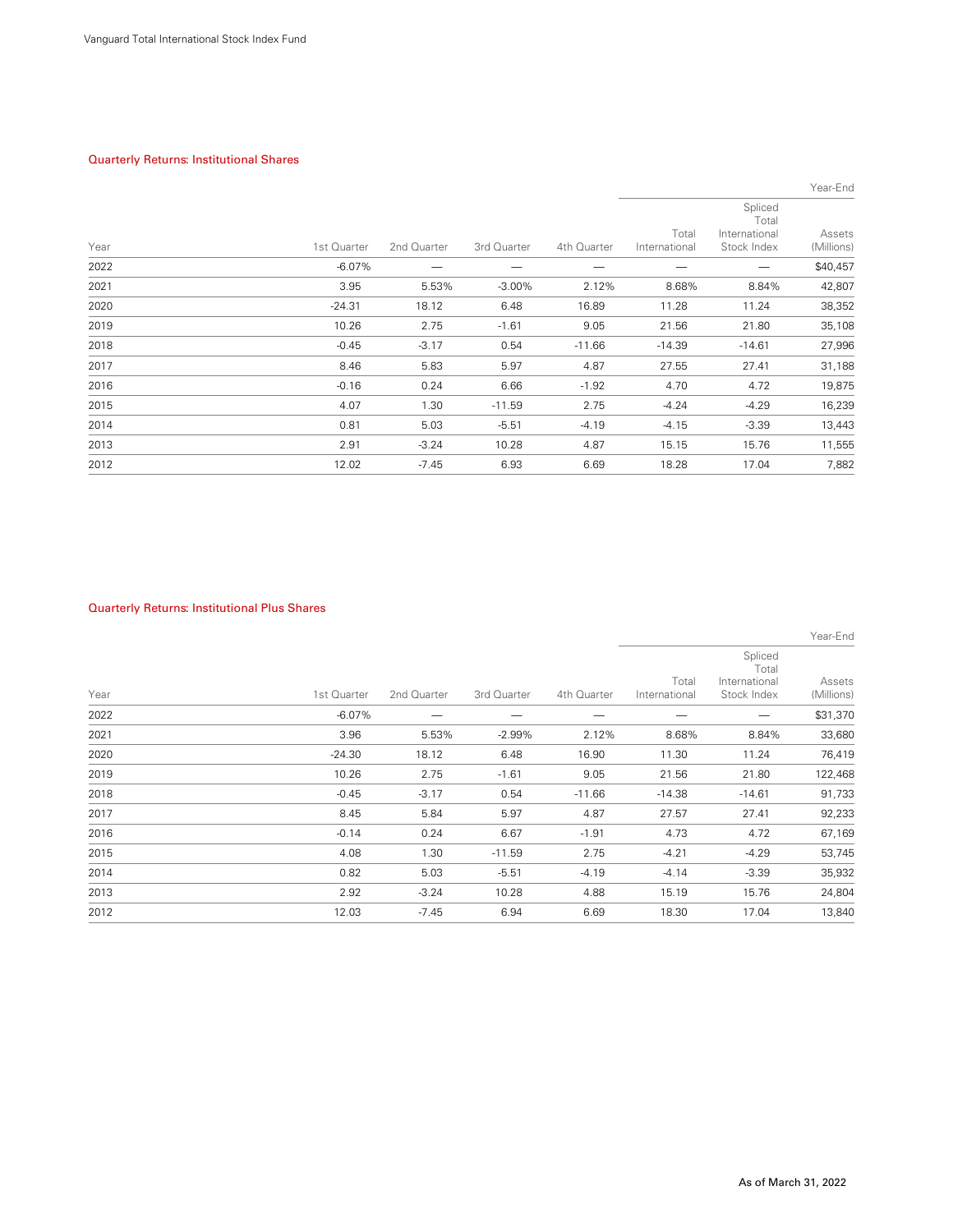## Quarterly Returns: Institutional Select Shares

#### Year-End

| Year              | 1st Quarter | 2nd Quarter | 3rd Quarter | 4th Quarter | Total<br>International | Spliced<br>Total<br>International<br>Stock Index | Assets<br>(Millions) |
|-------------------|-------------|-------------|-------------|-------------|------------------------|--------------------------------------------------|----------------------|
| 2022              | $-6.06%$    |             |             |             |                        |                                                  | \$9,860              |
| 2021              | 3.96        | 5.53%       | $-2.98%$    | 2.12%       | 8.70%                  | 8.84%                                            | 10,374               |
| 2020              | $-24.30$    | 18.13       | 6.48        | 16.91       | 11.33                  | 11.24                                            | 9,464                |
| 2019              | 10.26       | 2.76        | $-1.60$     | 9.05        | 21.59                  | 21.80                                            | 7,997                |
| 2018              | $-0.44$     | $-3.16$     | 0.55        | $-11.66$    | $-14.35$               | $-14.61$                                         | 11,358               |
| 2017              | 8.46        | 5.84        | 5.99        | 4.87        | 27.61                  | 27.41                                            | 6,810                |
| 2016 <sup>1</sup> |             | 3.50        | 6.67        | $-1.90$     | 8.30                   | 8.36                                             | 1,631                |

<sup>1</sup> Since inception of the share class, 6/24/2016.

## Fund Facts

|                                        |               |               |                | Institutional      | Institutional   |
|----------------------------------------|---------------|---------------|----------------|--------------------|-----------------|
|                                        | Investor      | Admiral       | Institutional  | Plus               | Select          |
|                                        | <b>Shares</b> | <b>Shares</b> | Shares         | Shares             | <b>Shares</b>   |
| Fund Number                            | 0113          | 0569          | 1869           | 1870               | 1969            |
| Ticker                                 | <b>VGTSX</b>  | <b>VTIAX</b>  | <b>VTSNX</b>   | <b>VTPSX</b>       | <b>VTISX</b>    |
| Newspaper Listing                      | TotIntl       | TotIntlAdmldx | TotIntlInstIdx | TotIntLInstPlusIdx | VanTIntSIInsSel |
| <b>CUSIP Number</b>                    | 921909602     | 921909818     | 921909784      | 921909776          | 921909743       |
| Assets (millions)<br>(Total \$386,717) | \$178,457     | \$74,685      | \$40,457       | \$31,370           | \$9,860         |
| Inception                              | 4/29/1996     | 11/29/2010    | 11/29/2010     | 11/30/2010         | 6/24/2016       |
| Expense Ratio                          |               |               |                |                    |                 |
| (as of 2/2022)                         | 0.17%         | 0.11%         | 0.08%          | 0.07%              | 0.045%          |

## Volatility Measures

|                                     | R-Sauared | <b>Beta</b> |
|-------------------------------------|-----------|-------------|
| Spl Total International Stock Index | O 99      | 1.00        |
| FTSE Global All Cap ex US Index     | O 99      | 1.00        |

R-squared and beta are calculated from trailing 36-month fund returns relative to the associated benchmark.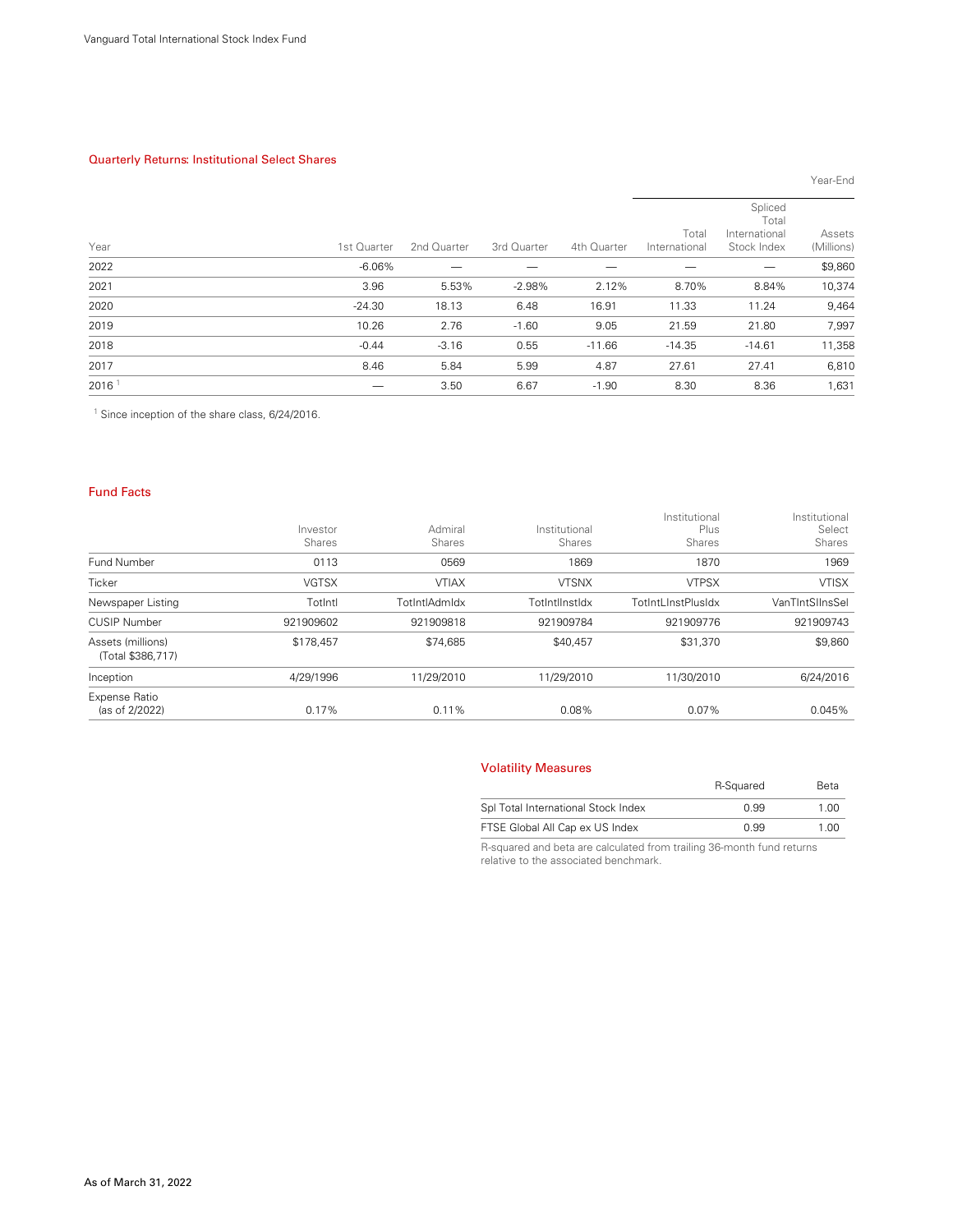## Equity Characteristics

|                                 | Total<br>International | <b>FTSE</b><br>Global<br>All Cap ex<br>US<br>Index |
|---------------------------------|------------------------|----------------------------------------------------|
| Number of stocks                | 7,896                  | 7,618                                              |
| Median market cap               | \$32.7 Billion         | \$32.1 Billion                                     |
| Average market cap              | \$79.5 Billion         | \$79.5 Billion                                     |
| Price/earnings ratio            | 12.9x                  | 13.1x                                              |
| Price/book ratio                | 1.7x                   | 1.8x                                               |
| Return on equity                | 12.4%                  | 12.5%                                              |
| Earnings growth rate            | 9.8%                   | 9.8%                                               |
| Equity yield (dividend)         | 2.7%                   | 2.7%                                               |
| Short-term reserves             | $0.0\%$                |                                                    |
| Turnover rate (fiscal year end) | 7.8%                   |                                                    |
|                                 |                        |                                                    |

## Sector Diversification (% of Stocks)

|                               | Total         | <b>FTSE Global</b><br>All Cap ex US | Overweight/ |
|-------------------------------|---------------|-------------------------------------|-------------|
|                               | International | Index                               | Underweight |
| <b>Basic Materials</b>        | 8.3%          | 8.3%                                | 0.0         |
| <b>Consumer Discretionary</b> | 13.0          | 13.0                                | 0.0         |
| <b>Consumer Staples</b>       | 7.2           | 7.2                                 | 0.0         |
| Energy                        | 5.5           | 5.5                                 | 0.0         |
| Financials                    | 19.4          | 19.3                                | 0.1         |
| <b>Health Care</b>            | 9.1           | 9.1                                 | 0.0         |
| Industrials                   | 14.2          | 14.2                                | 0.0         |
| Other                         | 0.0           | 0.0                                 | 0.0         |
| <b>Real Estate</b>            | 3.8           | 3.8                                 | 0.0         |
| Technology                    | 12.7          | 12.8                                | $-0.1$      |
| Telecommunications            | 3.5           | 3.5                                 | 0.0         |
| Utilities                     | 3.3           | 3.3                                 | 0.0         |
| <b>Total</b>                  | 100.0%        | 100.0%                              |             |

Sector categories are based on the Industry Classification Benchmark system ("ICB"), except for the "Other" category (if applicable), which includes securities that have not been provided an ICB classification as of the effective reporting period.

## Top 10 Largest Holdings

|                                             | $%$ of<br><b>Total Net Assets</b> |
|---------------------------------------------|-----------------------------------|
|                                             |                                   |
| Taiwan Semiconductor Manufacturing Co. Ltd. | 1.6%                              |
| Nestle SA                                   | 1.2                               |
| Samsung Electronics Co. Ltd.                | 1.0                               |
| Roche Holding AG                            | 1.0                               |
| Tencent Holdings Ltd.                       | 0.9                               |
| ASML Holding NV                             | 0.8                               |
| Toyota Motor Corp.                          | 0.7                               |
| Shell plc                                   | 0.7                               |
| AstraZeneca plc                             | 0.7                               |
| BHP Group Ltd.                              | 0.6                               |
| Total                                       | 9.2%                              |

Reflects securities held by underlying funds.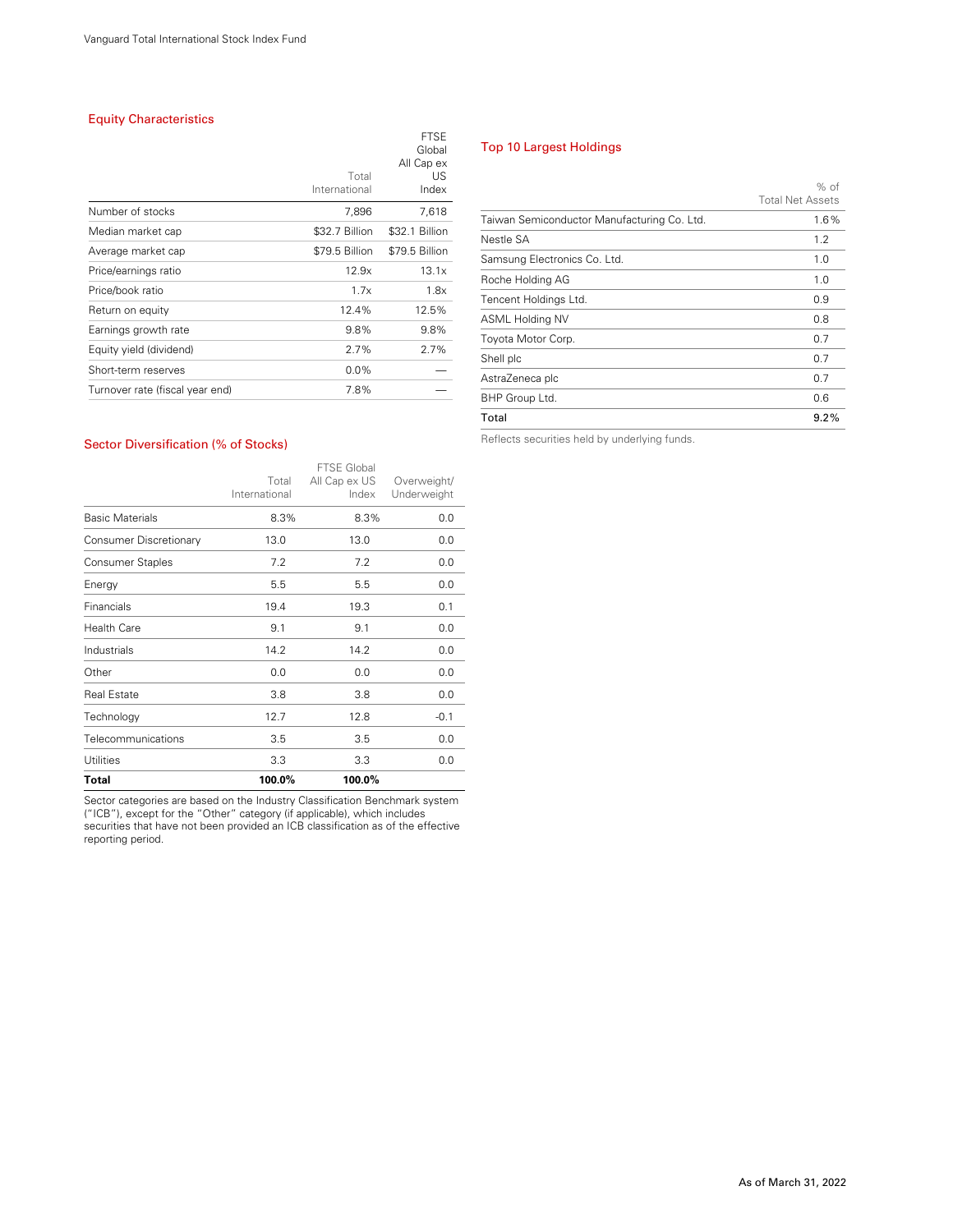## Market allocation (% of Stocks)

|                         | Total<br>International |
|-------------------------|------------------------|
| <b>Europe</b>           |                        |
| United Kingdom          | 10.2%                  |
| France                  | 6.1                    |
| Switzerland             | 6.0                    |
| Germany                 | 4.9                    |
| Netherlands             | 2.6                    |
| Sweden                  | 2.4                    |
| Italy                   | 1.6                    |
| Denmark                 | 1.5                    |
| Spain                   | 1.4                    |
| Other                   | 2.8                    |
| Subtotal                | 39.5                   |
| <b>Pacific</b>          |                        |
| Japan                   | 14.9%                  |
| Australia               | 5.2                    |
| Korea                   | 3.6                    |
| Hong Kong               | 1.9                    |
| Other                   | 1.2                    |
| Subtotal                | 26.8                   |
| <b>Emerging Markets</b> |                        |
| China                   | 7.9%                   |
| Taiwan                  | 4.9                    |
| India                   | 4.1                    |
| Brazil                  | 1.8                    |
| Saudi Arabia            | 1.2                    |
| South Africa            | 1.2                    |
| Other                   | 4.1                    |
| Subtotal                | 25.2                   |
| <b>North America</b>    |                        |
| Canada                  | 8.0%                   |
| <b>Middle East</b>      |                        |
| Other                   | 0.5%                   |
| Other                   | 0.0                    |
| <b>Total</b>            | 100.0%                 |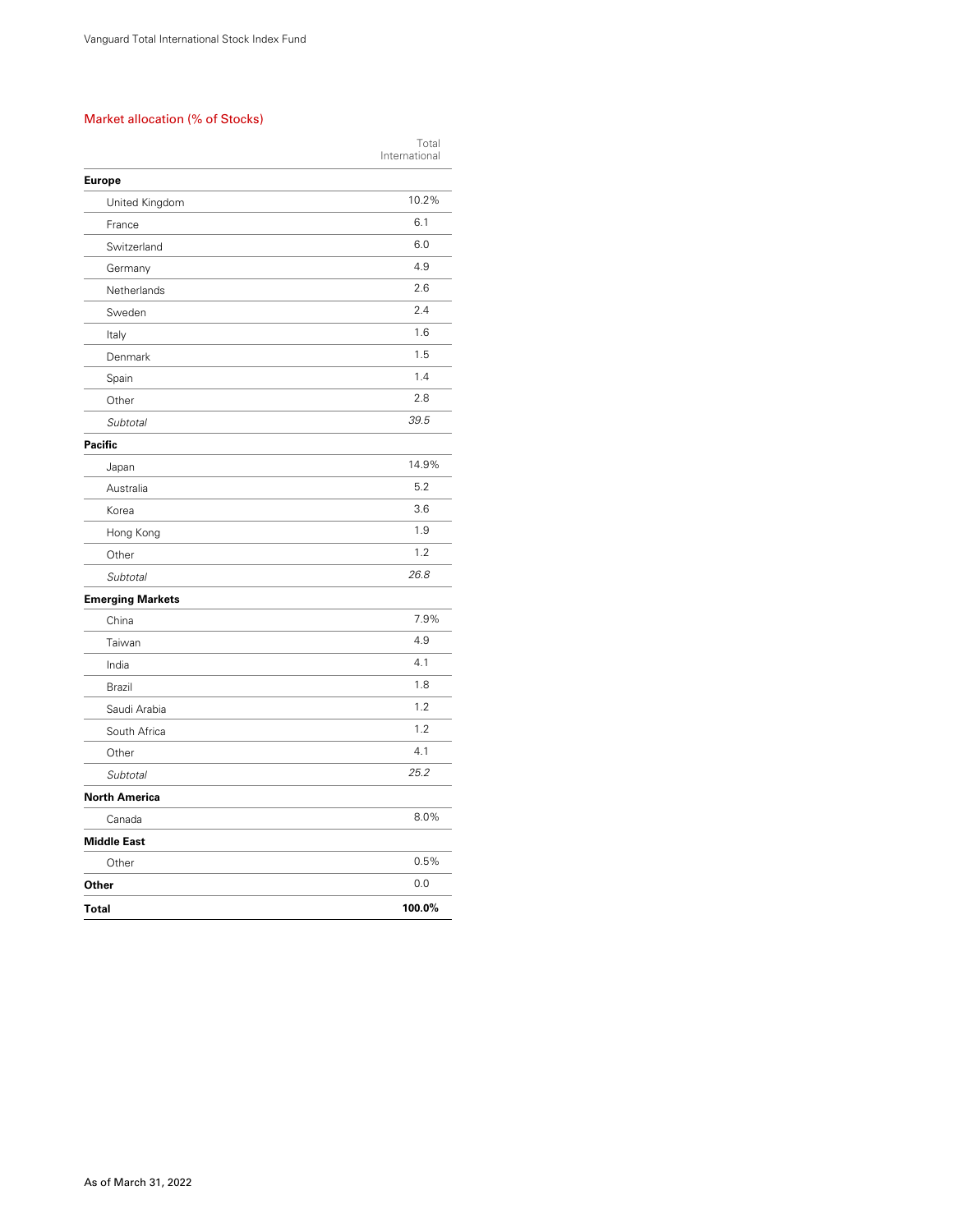Vanguard Total International Stock Index Fund